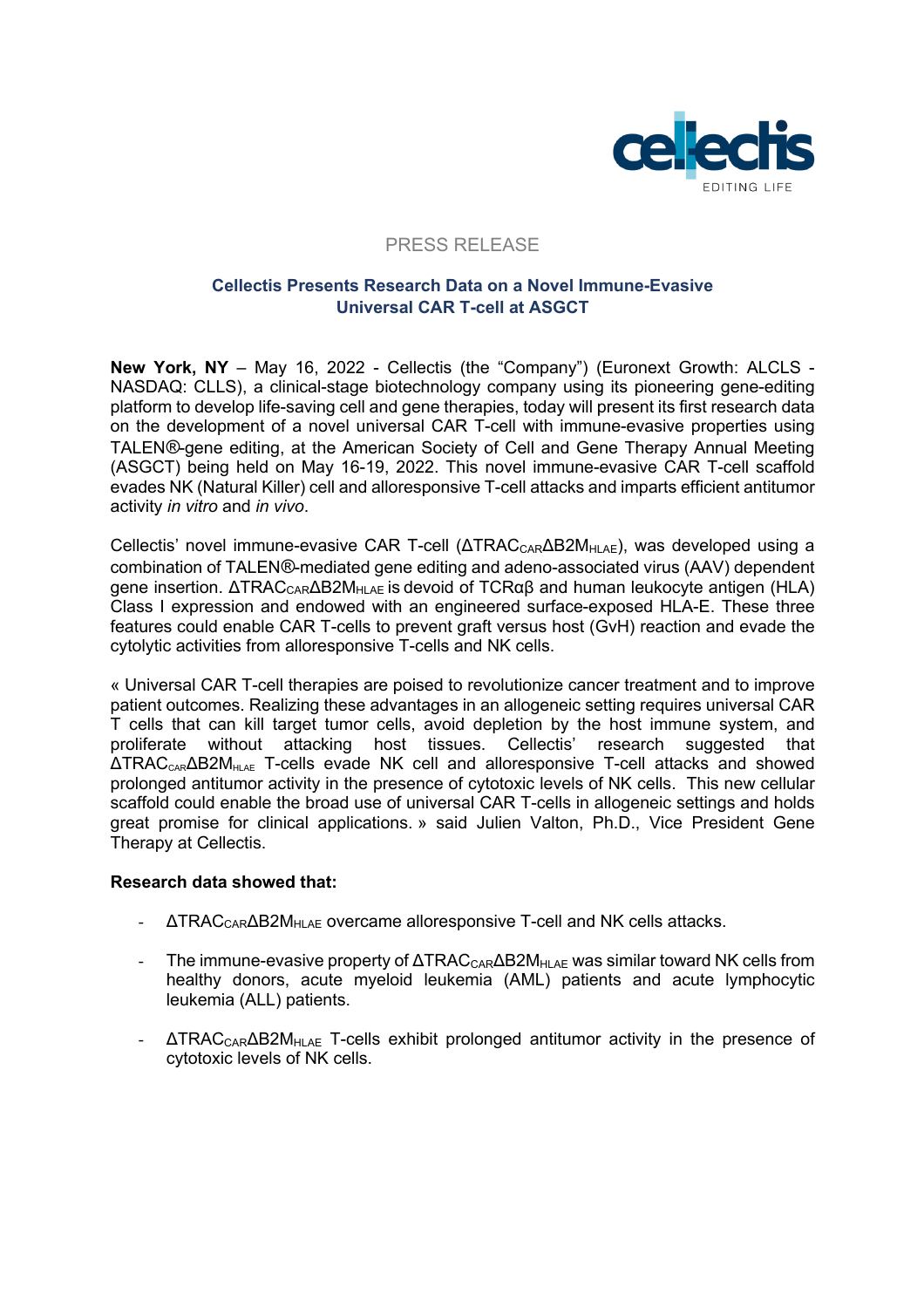# **Title: Endowing Universal CAR T-cell with Immune-Evasive Properties Using TALEN***®* **-Gene Editing**

**Session Date:** May 16, 2022 **Presentation Time**: 3:45pm - 4:00pm ET **Location:** Walter E. Washington Convention Center **Session title:** Cell-Based Cancer Immunotherapies I **Room:** 207 **Final abstract number**: 99

The research data will be presented today in an oral presentation. The abstract can be accessed on the ASGCT website, and the oral presentation will be posted on Cellectis' website during the conference.

# **About Cellectis**

Cellectis is a clinical-stage biotechnology company using its pioneering gene-editing platform to develop life-saving cell and gene therapies. Cellectis utilizes an allogeneic approach for CAR-T immunotherapies in oncology, pioneering the concept of off-the-shelf and ready-to-use gene-edited CAR T-cells to treat cancer patients, and a platform to make therapeutic gene editing in hemopoietic stem cells for various diseases. As a clinical-stage biopharmaceutical company with over 22 years of expertise in gene editing, Cellectis is developing life-changing product candidates utilizing TALEN®, its gene editing technology, and PulseAgile, its pioneering electroporation system to harness the power of the immune system in order to treat diseases with unmet medical needs. As part of its commitment to a cure, Cellectis remains dedicated to its goal of providing lifesaving UCART product candidates for multiple cancers including acute myeloid leukemia (AML), B-cell acute lymphoblastic leukemia (B-ALL) and multiple myeloma (MM). .HEAL is a new platform focusing on hemopoietic stem cells to treat blood disorders, immunodeficiencies and lysosomal storage diseases. Cellectis' headquarters are in Paris, France, with locations in New York, New York and Raleigh, North Carolina. Cellectis is listed on the Nasdaq Global Market (ticker: CLLS) and on Euronext Growth (ticker: ALCLS).

AlloCAR T™ is a trademark of Allogene Therapeutics, Inc.

For more information, visit www.cellectis.com Follow Cellectis on social media: @cellectis, LinkedIn and YouTube.

## **For further information, please contact:**

#### **Media contacts:**

Pascalyne Wilson, Director, Communications, +33776991433, media@cellectis.com Margaret Gandolfo, Senior Manager, Communications, +1 (646) 628 0300

## **Investor Relation contact:**

Arthur Stril, Chief Business Officer, +1 (347) 809 5980, investors@cellectis.com Ashley R. Robinson, LifeSci Advisors, +1 (617) 430 7577

## **Forward-looking Statements**

This press release contains "forward-looking" statements within the meaning of applicable securities laws, including the Private Securities Litigation Reform Act of 1995. Forward-looking statements may be identified by words such as "anticipate," "believe," "intend", "expect," "plan, "scheduled," "could," "would" and "will," or the negative of these and similar expressions. These